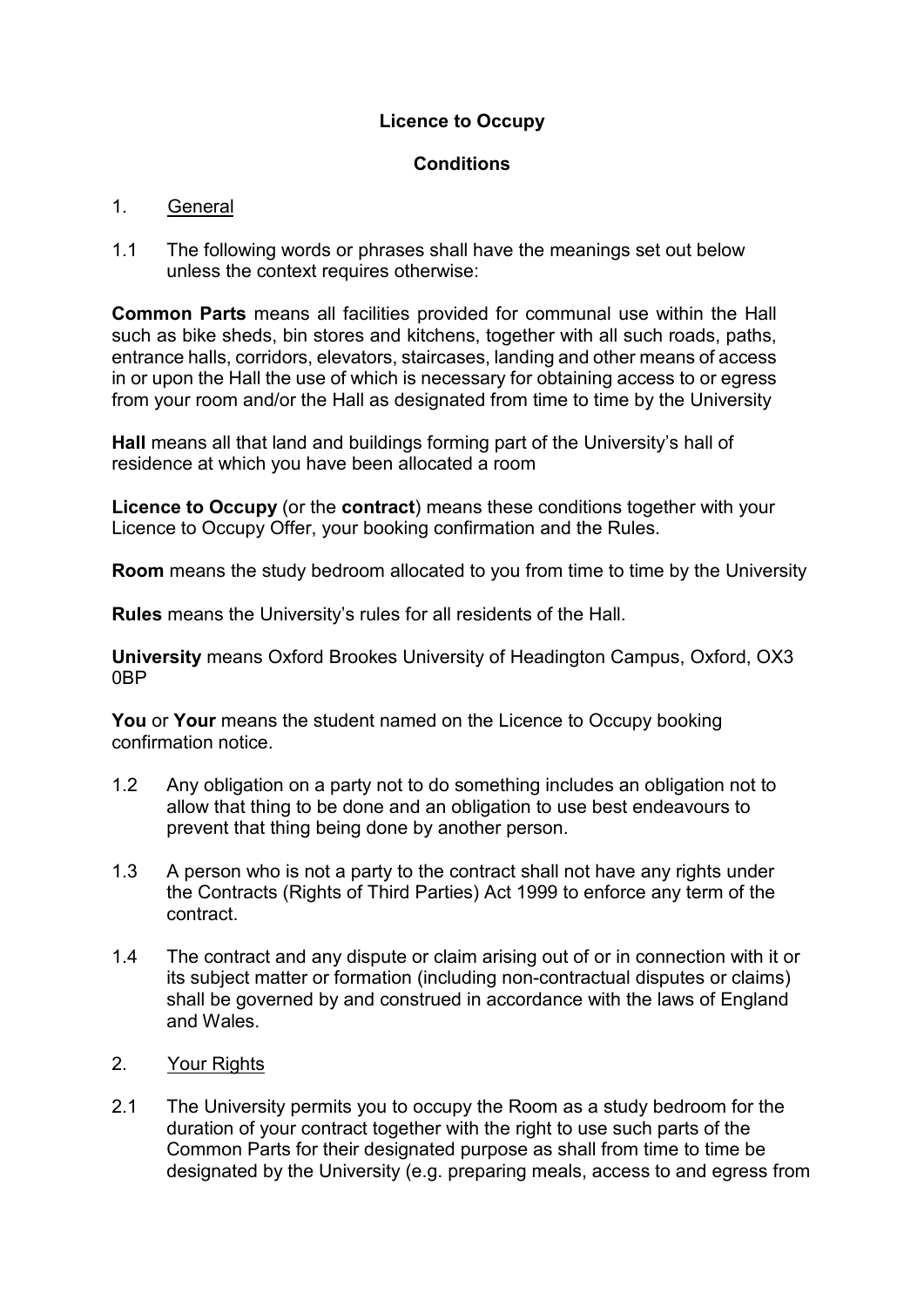your room or the Hall). Your right to use the Common Parts is in common with the University and all others authorised by the University.

- 2.2 You acknowledge that:
	- (a) the licence to occupy granted by the contract is personal to you and is not assignable and the rights given in this Clause 2 may be exercised only by you; and
	- (b) you shall occupy the Room as a licensee and that no relationship of landlord and tenant is created between the University and you by this contract; and
	- (c) your entitlement to occupy the Room is conditional upon you remaining enrolled as a full-time student on your Programme at the University; and
	- (d) your entitlement to occupy the Room is conditional upon you not bringing to or keeping a car in Oxford save for the purposes of droppingoff and picking-up your belongings at the commencement and end of your Licence to Occupy; and
	- (e) the University retains control, possession and management of the Room and the Halls and you have no right to exclude the University from the Room or the Hall; and
	- (f) the University shall be entitled at any time, on giving you not less than 24 hours' notice, to require you to transfer to alternative space elsewhere within the University's property portfolio and you shall comply with such requirement; and
	- (g) the University shall be entitled at any time, on giving you not less than 7 days' notice, to require you to leave the Hall where, in the University's reasonable opinion, you have breached your obligations set out in Clause 3 (Your Obligations) below.
- 3. Your Obligations:
- 3.1 You agree and undertake to the University:
	- (a) not to permit any other person to occupy your Room; and
	- (b) not to bring to or keep a car in Oxford whilst you are a resident at the Hall save for the purposes of dropping-off and picking-up your belongings at the commencement and end of your Licence to Occupy; and
	- (c) not to carry out any activity at the Hall which may be construed as running 'a business' from the Hall. This includes any type of activity that generates income or other non-financial personal gain or benefit in kind; and
	- (d) to pay the cost per night for your Room in accordance with the instalment payment plan that you selected when accepting your Licence to Occupy Offer; and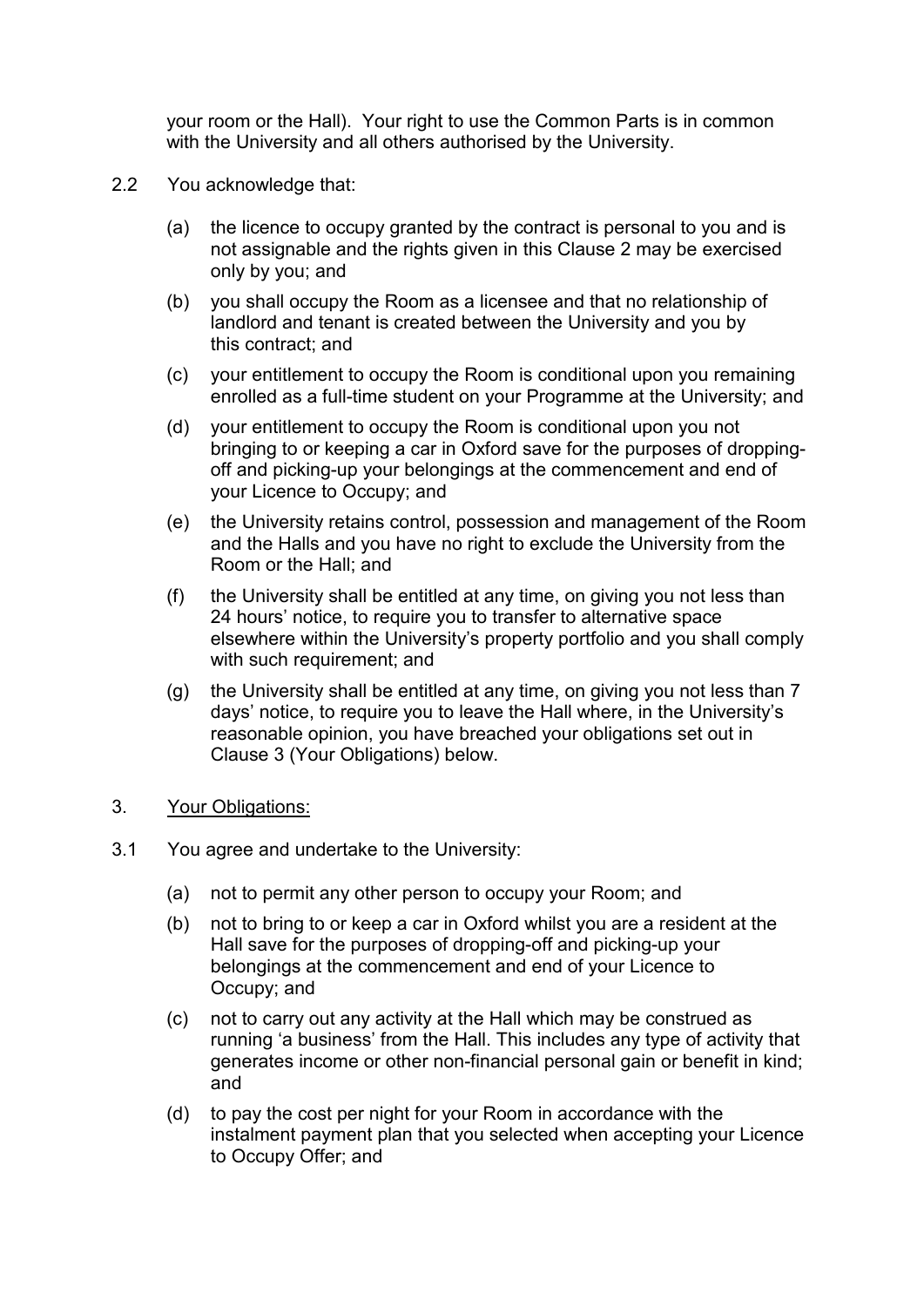- (e) not to leave any cooking equipment unattended whilst in use and to keep the Room and Common Parts clean, tidy and clear of rubbish;
- (f) not to use the Room other than as a study bedroom;
- (g) not to make any alteration or addition whatsoever to the Room, Common Parts or Hall;
- (h) not to display any advertisement, signboards, nameplate, inscription, flag, banner, placard, poster, signs or notices in the Common Parts or elsewhere at the Hall without the prior written consent of the University;
- (i) not to do or permit to be done at the Hall anything which is illegal or which may be or become a nuisance (whether actionable or not), annoyance, inconvenience or disturbance to the University or other residents of the Hall or any owner or occupier of neighbouring property;
- (j) not to cause or permit to be caused any damage to:
	- (i) the Room, Hall or any neighbouring property; or
	- (ii) any property of the owners or other residents of the Hall or any neighbouring property;
- (k) not to obstruct the Common Parts, make them dirty or untidy or leave any rubbish on them;
- (l) to observe the Rules and any other reasonable rules and regulations the University makes and notifies to you from time to time governing your use of the Room and the Common Parts. For the avoidance of doubt, such changes will be made with reference to any relevant UK Government Guidelines and/or Covid-19 Guidance published by the University;
- (m) to notify the Accommodation Bureau that you have ceased to be enrolled with the University as a full time student;
- (n) to leave the Room in a clean and tidy condition and to remove your furniture equipment and goods from the Room and the Common Parts at the end of the contract;
- (o) to pay to TV Licensing any sums due if you wish to watch or record programmes as they're being shown on TV or live on an online TV service or to download or watch BBC programmes on iPlayer - live, catch up or on-demand;
- (p) to indemnify the University and keep the University indemnified against all losses, claims, demands, actions, proceedings, damages, costs, expenses or other liability in any way arising from:
	- (i) the contract;
	- (ii) any breach of your undertakings contained in Clause 3 (Your Obligations); and/or
	- (iii) the exercise of any rights given in Clause 2 (Your Rights); and
- (q) to pay to the University on demand any sums claimed pursuant to clause 3.1(p) above; and
- (r) to pay to the University interest on any overdue sums at the rate of 3% per annum above the Bank of England base rate from time to time calculated on a daily basis from the due date until payment if you fail to pay any sums due under the contract within 14 days of the due date (whether formally demanded or not).